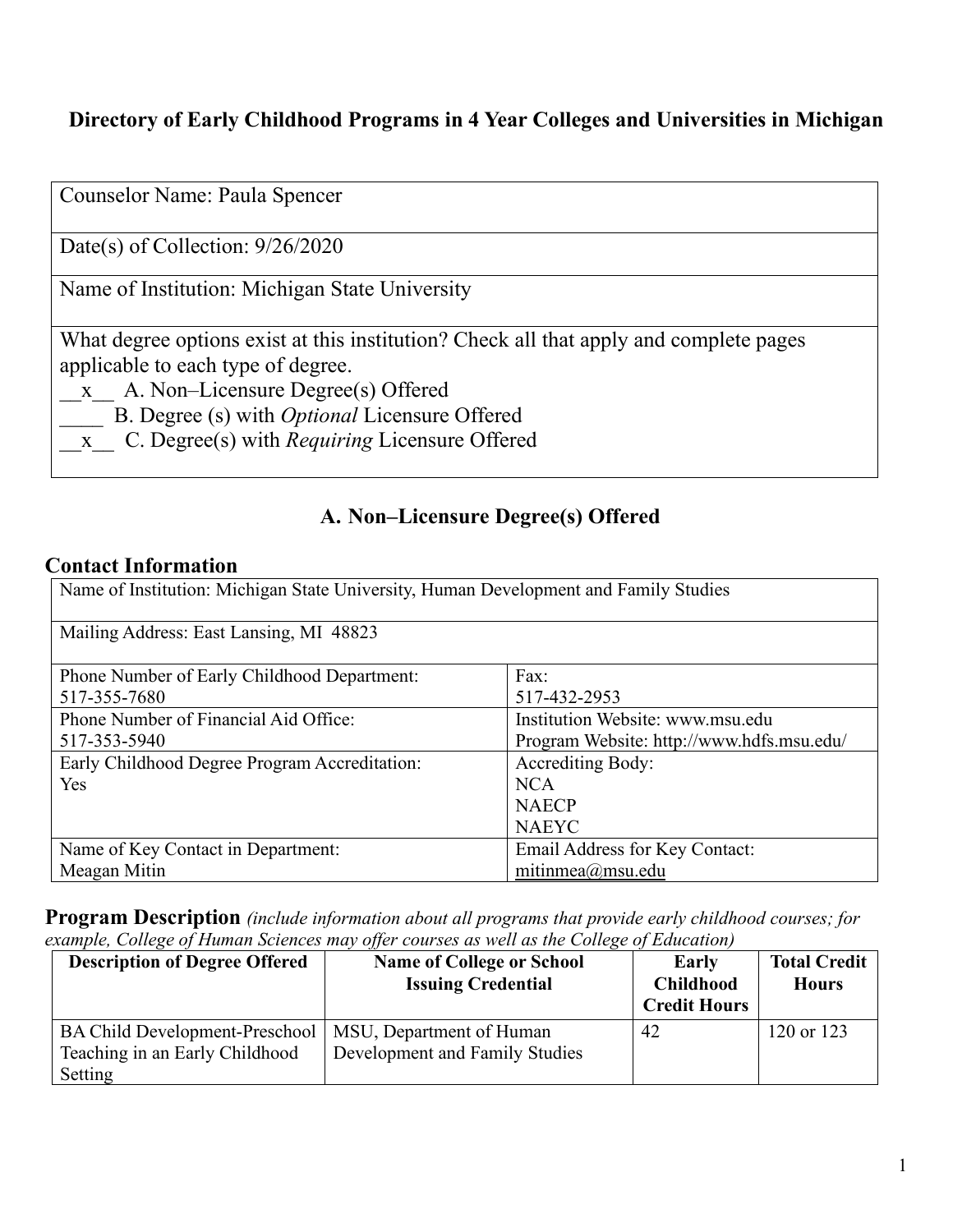## **Program Information**

| Requirements for admission to early childhood (EC)                                                                      | Minimum university requirements for                   |
|-------------------------------------------------------------------------------------------------------------------------|-------------------------------------------------------|
| degree program. Include admission requirements                                                                          | admission into any major, which is a 2.0 GPA          |
|                                                                                                                         | and 56 credits                                        |
| Requirements to enroll in EC classes. List any special<br>prerequisites                                                 | See above                                             |
| Number of courses focused on birth-to-three intervention?                                                               | $\overline{3}$                                        |
| Number of courses focused on early childhood special<br>education?                                                      | $\mathbf{1}$                                          |
| Average # of EC courses offered each term                                                                               | Varies                                                |
| Average # of EC courses offered online each term                                                                        | A majority of EC courses are offered at night         |
| Average # of EC courses offered in summer term                                                                          | Varies                                                |
| Average # of courses offered in Spanish each term                                                                       | None                                                  |
| Average # of EC courses offered per Term (not summer)<br>at night                                                       | A majority of EC courses are offered at night         |
| Average # of EC courses offered per term (not summer)<br>on Saturday                                                    | None                                                  |
| Average # of EC students per advisor.                                                                                   | 2.5 advisor to 500 students                           |
| # total T.E.A.C.H. Early Childhood® BA Scholarships in<br>Fiscal Year (FY) 2019-20                                      | $\overline{4}$                                        |
| Satellite campuses with EC courses (number and location)                                                                | None                                                  |
| Tuition cost per credit hour offered for on-campus, seated<br>courses in FY 2018-19                                     | varies                                                |
| Fees for on-campus, seated courses in FY 2018-19                                                                        | varies                                                |
| Tuition cost per credit hour offered for online/distance<br>learning courses in FY 2020-21                              | \$555 per hour                                        |
| Fees for online/distance learning courses offered in FY<br>2020-21                                                      | same                                                  |
| List all 2-year schools with whom EC articulation<br>agreements are in place                                            | None                                                  |
| Provide link or text which describes student degree<br>transfer policy (from<br>2-year institutions to this university) | Transfer.msu.edu                                      |
| Average # of EC courses offered per Term in accelerated<br>format (courses offered in 6 to 8 weeks)                     | Accelerated format offered in Summer<br>sessions only |
| Provide # of degrees awarded by type in FY 2019-20                                                                      | 100-120                                               |
| Immigration status verified for admission                                                                               | Yes before admission to University                    |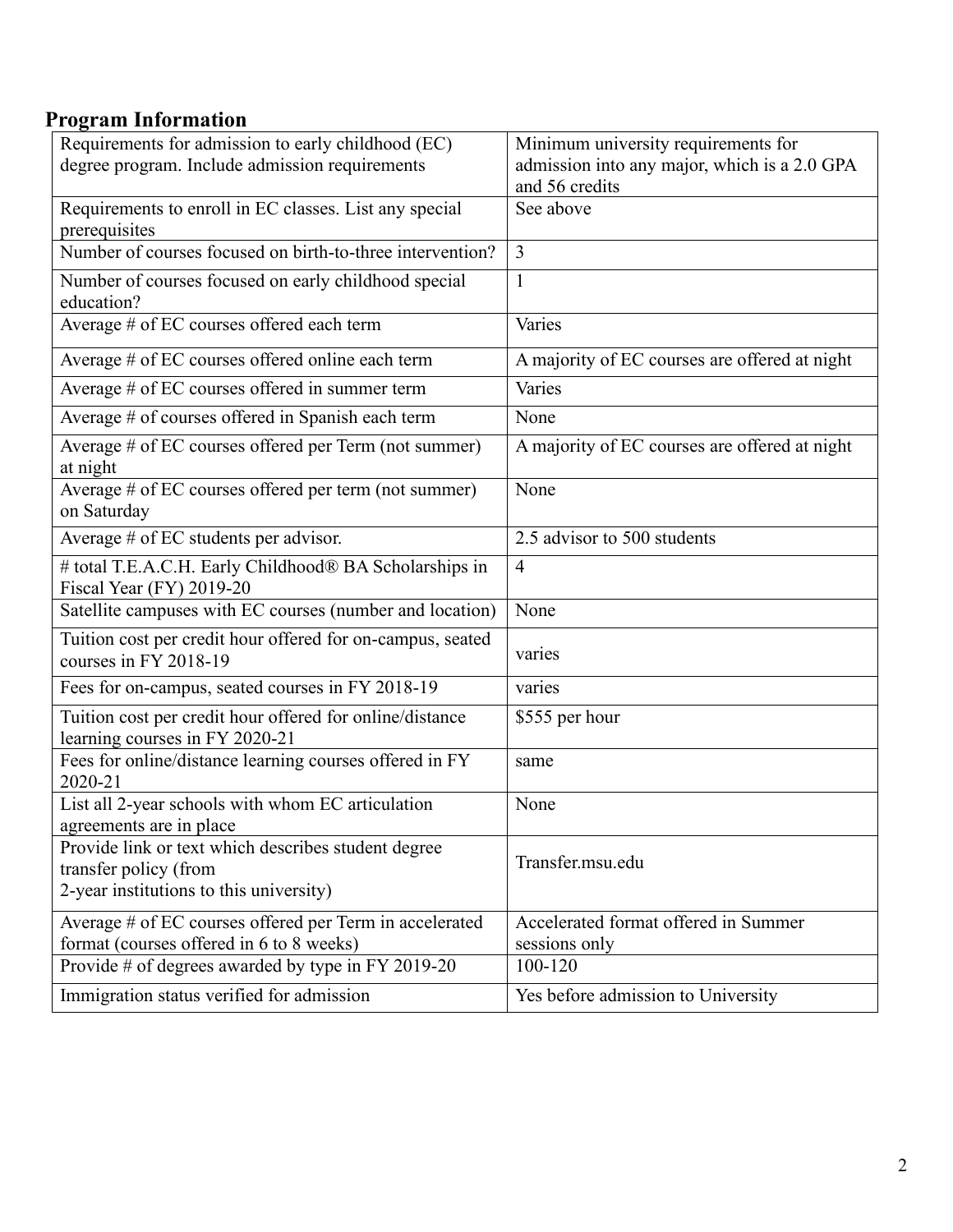# **C. Degree(s) with** *Requiring* **Licensure Offered**

# **Contact Information**

Name of Institution: Michigan State University, Department of Human Development and Family Studies

| Mailing Address: East Lansing, MI 48824 |                                  |  |
|-----------------------------------------|----------------------------------|--|
|                                         |                                  |  |
| <b>Phone Number of Department:</b>      | Fax:                             |  |
| 517-355-7680                            | 517-432-2953                     |  |
| Phone Number of Financial Aid Office:   | Institution Website: www.msu.edu |  |
| 517-353-5940                            |                                  |  |
| Degree Program Accreditation:           | <b>Accrediting Body:</b>         |  |
| Yes                                     | <b>NCA</b>                       |  |
|                                         | <b>NAECP</b>                     |  |
|                                         | <b>NAEYC</b>                     |  |
| Name of Key Contact in Department:      | Email Address for Key Contact:   |  |
| Meagan Mitin                            | mitinmea $@$ msu.edu             |  |

### **Program Description**

| <b>Description of</b> | <b>Description of License</b> | <b>Name of College or School</b> | Early               | <b>Total</b>  |
|-----------------------|-------------------------------|----------------------------------|---------------------|---------------|
| <b>Degree Offered</b> |                               | <b>Issuing Credential</b>        | <b>Childhood</b>    | <b>Credit</b> |
|                       |                               |                                  | <b>Credit Hours</b> | <b>Hours</b>  |
| <b>BA Child</b>       | Concentration in              | Department of Human              | 26                  | $126+$        |
| Development           | <b>Elementary Education</b>   | Development and Family           |                     |               |
|                       | Teacher Preparation,          | <b>Studies</b>                   |                     |               |
|                       |                               |                                  |                     |               |
|                       | ZS Early Childhood -          |                                  |                     |               |
|                       | General and Special           |                                  |                     |               |
|                       | <b>Education Endorsement</b>  |                                  |                     |               |

#### **Program Information**

| Requirements for admission to early childhood (EC) | <b>Admission to the Teacher Certification</b>    |
|----------------------------------------------------|--------------------------------------------------|
| degree program. Include admission requirements     | Program                                          |
|                                                    | The number of students admitted to the           |
|                                                    | Teacher Certification Program at the junior      |
|                                                    | level or above is established by the university. |
|                                                    | Enrollment in the program is limited. The        |
|                                                    | criteria and procedures for the selection of     |
|                                                    | students for admission to the Teacher            |
|                                                    | Certification Program are established by the     |
|                                                    | College of Education.                            |
|                                                    |                                                  |
|                                                    | The procedure for applying for admission to      |
|                                                    | the Teacher Certification Program and            |
|                                                    | information about the admission process are      |
|                                                    | available on the College of Education Web site   |
|                                                    | at                                               |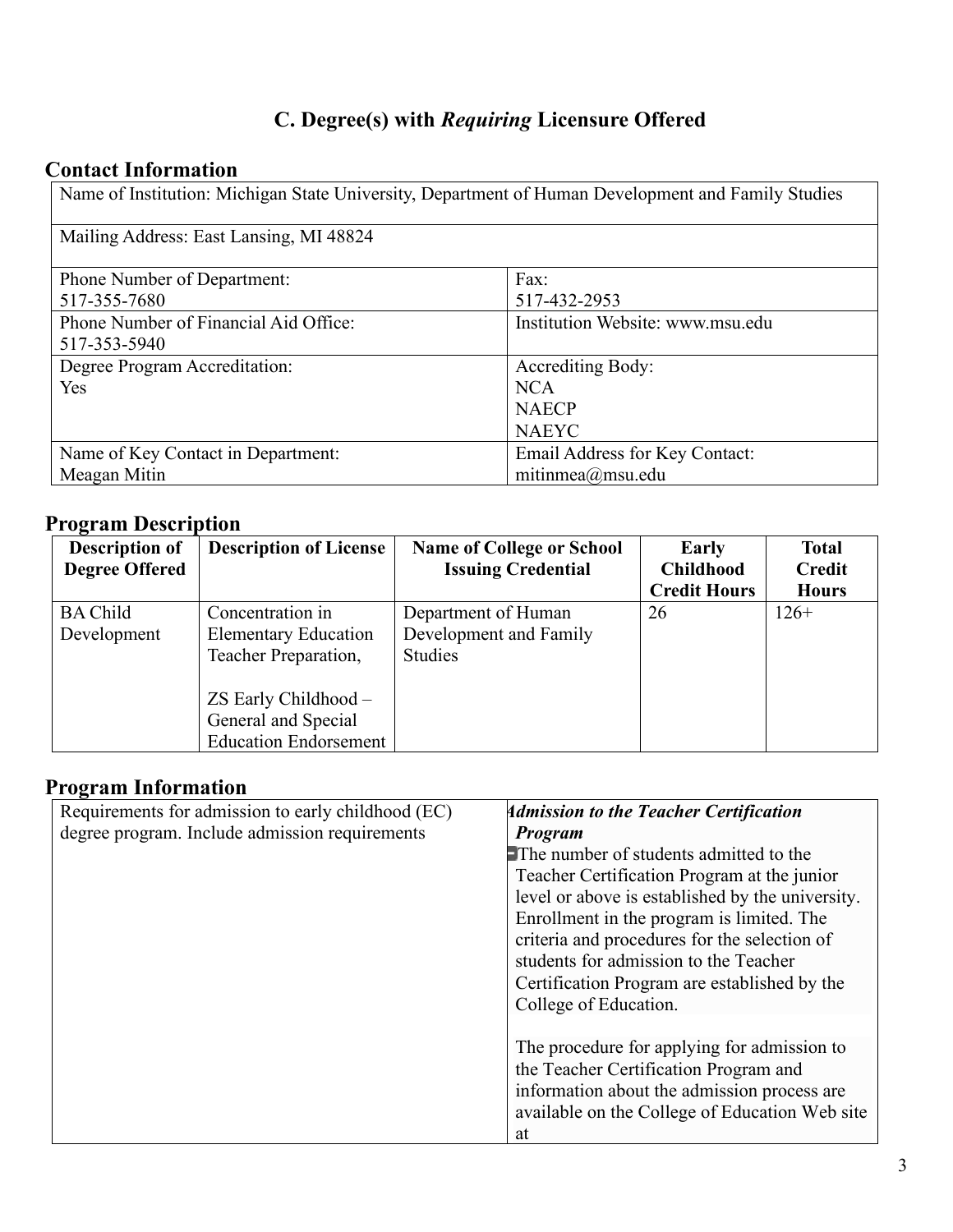| http://education.msu.edu/academics/undergrad                                                                                                                                                      |                                                                                                                                                                                                                                                                                                                                                                                                                                                                                                                                                                                                                                                                                            |
|---------------------------------------------------------------------------------------------------------------------------------------------------------------------------------------------------|--------------------------------------------------------------------------------------------------------------------------------------------------------------------------------------------------------------------------------------------------------------------------------------------------------------------------------------------------------------------------------------------------------------------------------------------------------------------------------------------------------------------------------------------------------------------------------------------------------------------------------------------------------------------------------------------|
| uate/apply-teacher-prep.asp.                                                                                                                                                                      |                                                                                                                                                                                                                                                                                                                                                                                                                                                                                                                                                                                                                                                                                            |
| Students who are enrolled in undergraduate<br>degree programs at Michigan State University<br>generally apply for entry into the program<br>during the first semester of their sophomore<br>year. |                                                                                                                                                                                                                                                                                                                                                                                                                                                                                                                                                                                                                                                                                            |
| To be eligible for consideration for admission<br>to the Teacher Certification Program, the<br>student must have:                                                                                 |                                                                                                                                                                                                                                                                                                                                                                                                                                                                                                                                                                                                                                                                                            |
| 5.                                                                                                                                                                                                | 1. Enrolled in, or have<br>applied for<br>admission to, a<br>disciplinary major<br>that is available for<br>teacher certification.<br>2. Completed at least<br>28 credits with a<br>cumulative grade-<br>point average of<br>2.75 or higher.<br>3. Completed any<br>required remedial-<br>developmental-<br>preparatory courses.<br>4. Passed all portions<br>of the Michigan Test<br>for Teacher<br>Certification<br>(MTTC) Basic Skills<br>Test.<br>Submitted a<br>completed<br>application to the<br>Office of Student<br>Affairs, College of<br>Education.<br>Applications are<br>accepted once each<br>year during the fall<br>semester. Students<br>who will have<br>completed 56 or |
|                                                                                                                                                                                                   | more credits by the<br>end of the following                                                                                                                                                                                                                                                                                                                                                                                                                                                                                                                                                                                                                                                |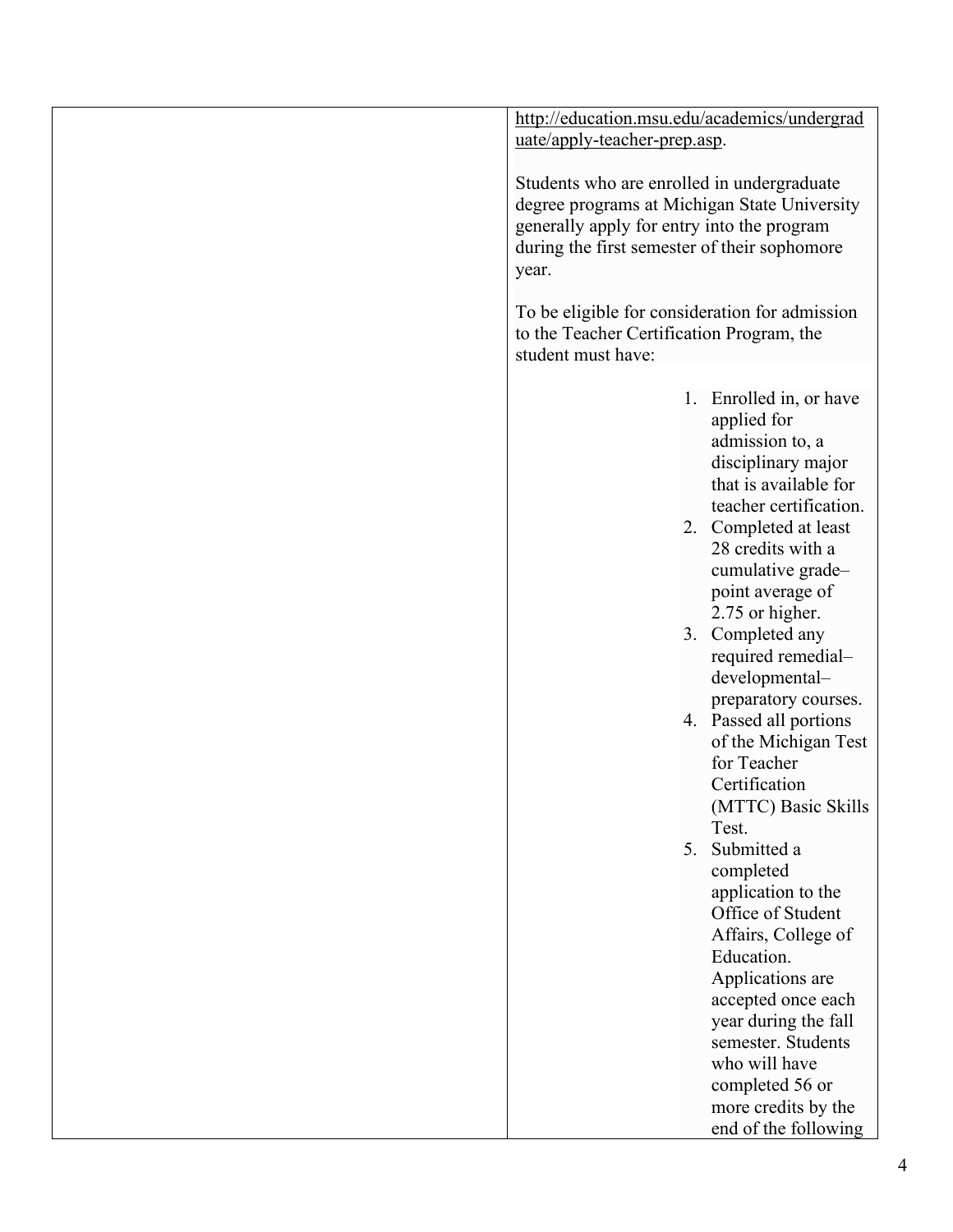|                                                                                              | summer session may<br>apply for admission<br>to the Teacher<br>Certification<br>Program.                                                                                                                                                                                                                                                                                                                                                                                                                                                                                                                                                                                                                                                                                                                                                                                  |
|----------------------------------------------------------------------------------------------|---------------------------------------------------------------------------------------------------------------------------------------------------------------------------------------------------------------------------------------------------------------------------------------------------------------------------------------------------------------------------------------------------------------------------------------------------------------------------------------------------------------------------------------------------------------------------------------------------------------------------------------------------------------------------------------------------------------------------------------------------------------------------------------------------------------------------------------------------------------------------|
|                                                                                              | To be eligible for consideration for admission<br>to the Teacher Certification Program with a<br>major in special education, the student must<br>also have completed one or two supervised<br>pre-admission experiences totaling at least 42<br>hours in the area of learning disabilities.<br>Prospective special education students are<br>strongly encouraged to talk with special<br>education faculty about the potential value of<br>sites for securing the required experience.<br>Prospective applicants to the special education<br>program must submit a form verifying<br>completion of the experience with the<br>completed application. Although applicants to<br>the special education major will not be ranked<br>by their performance in the experience, only<br>students who have completed the required<br>experience will be considered for admission. |
| Requirements to enroll in EC classes. List any special<br>prerequisites like placement tests | See above                                                                                                                                                                                                                                                                                                                                                                                                                                                                                                                                                                                                                                                                                                                                                                                                                                                                 |
| Number of courses focused on birth-to-three intervention?                                    | $\mathbf{1}$                                                                                                                                                                                                                                                                                                                                                                                                                                                                                                                                                                                                                                                                                                                                                                                                                                                              |
| Number of courses focused on early childhood special<br>education?                           | $\mathbf{1}$                                                                                                                                                                                                                                                                                                                                                                                                                                                                                                                                                                                                                                                                                                                                                                                                                                                              |
| Average # of EC courses offered each term                                                    | Varies                                                                                                                                                                                                                                                                                                                                                                                                                                                                                                                                                                                                                                                                                                                                                                                                                                                                    |
| Average # of EC courses offered online each term                                             | A majority of EC courses are offered at night                                                                                                                                                                                                                                                                                                                                                                                                                                                                                                                                                                                                                                                                                                                                                                                                                             |
| Average # of EC courses offered in summer term                                               | Varies                                                                                                                                                                                                                                                                                                                                                                                                                                                                                                                                                                                                                                                                                                                                                                                                                                                                    |
| Average # of courses offered in Spanish each term                                            | None                                                                                                                                                                                                                                                                                                                                                                                                                                                                                                                                                                                                                                                                                                                                                                                                                                                                      |
| Average # of EC courses offered per Term (not summer)<br>at night                            | A majority of EC courses are offered at night<br>or online at some point.                                                                                                                                                                                                                                                                                                                                                                                                                                                                                                                                                                                                                                                                                                                                                                                                 |

| Average $\#$ of EC courses offered per term (not summer)   | None                         |
|------------------------------------------------------------|------------------------------|
| on Saturday                                                |                              |
| Average $#$ of EC students per advisor.                    | 2.5 advisors to 500 students |
| # total T.E.A.C.H. Early Childhood® BA Scholarships in     | 4                            |
| FY 2019-20                                                 |                              |
| Satellite campuses with EC courses ((number and            | None                         |
| location)                                                  |                              |
| Tuition cost per credit hour offered for on-campus, seated | \$555                        |
| courses in FY 2020-21                                      |                              |